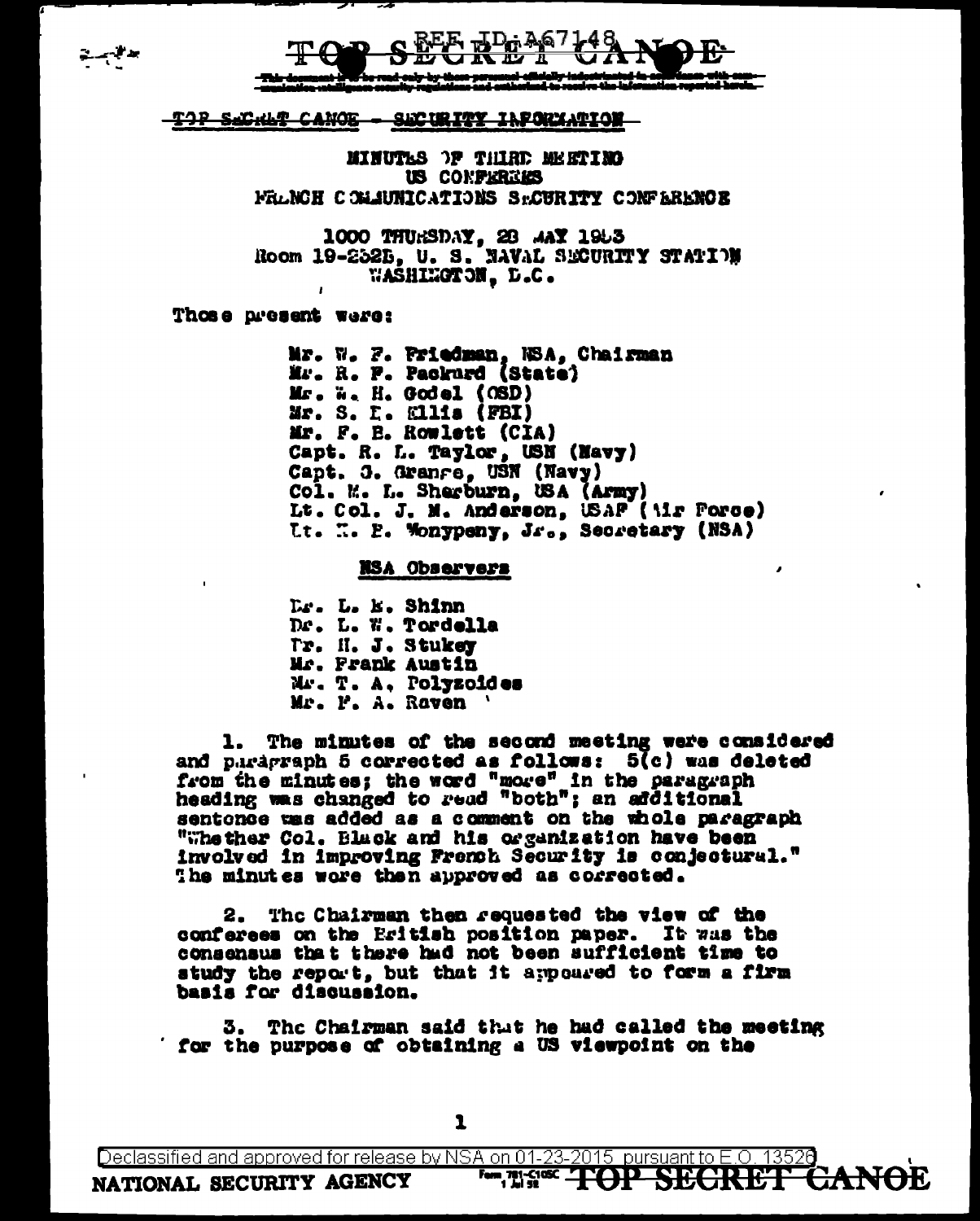

British paper. He stated that in his opinion there was not too much divergemee between the Eritish position paper and the Polyzoides report, pointing out the ultimate consequence of the action recommended by each paper would be the same,  $\overline{v1s}$ , from these sources, and that the major question, therefore, merely was how fast we should proceed with the steps to be taken to improve the communication security of France and other NATO members. He noted that the UK position was that atens should be taken immediately. On the other hand.

he stated that US position seemed to be to take steps by a gradual "educative" process, meaning that the same end-result would be accomplished but the process would extend over a longer neriod of time during which we could perhaps continue from  $EO \ 3.3(h) (2)$ those sources.

PL 86-36/50 USC 3605 The Chairman continued by saying that although the UK paper had been carefully drafted he considered

that the report contained one glaring weakness. He stated this weakness as being the statement. unsupported by facts, "that were this source of leakage removed, the Russians could not obtain the same information by physical means." (See Par. 5. Introduction, DGC/3441) Mr. Polysoides commented that the assumption that penetration never occurs was fantastic, and particularly with regard to France. He added that penetration by the British had been excellent in the past.

5. In response to a request by the Chairman. Mr. Polyzoides presented his personal views on the Eritish paper, noting that he had not had sufficient time to study it carefully. He stated that he found it difficult to relate the facts to the conclusions. and as a result could not agree with the recommendations. He said that he had the feeling that the UK was trying to prove a point with material which could not be used for that purpose, and as a regult the report contained dangerous reneralities. Hie notedthat in resching a deal sion as to what steps to take to-taprova Franch security-those-warma Dattie to be Rought hatmeen-the--Tet. the cold-ribe-Baitish paper-comed-to-lead care to wash conclusions. He stated that there was no proposal in

2

4.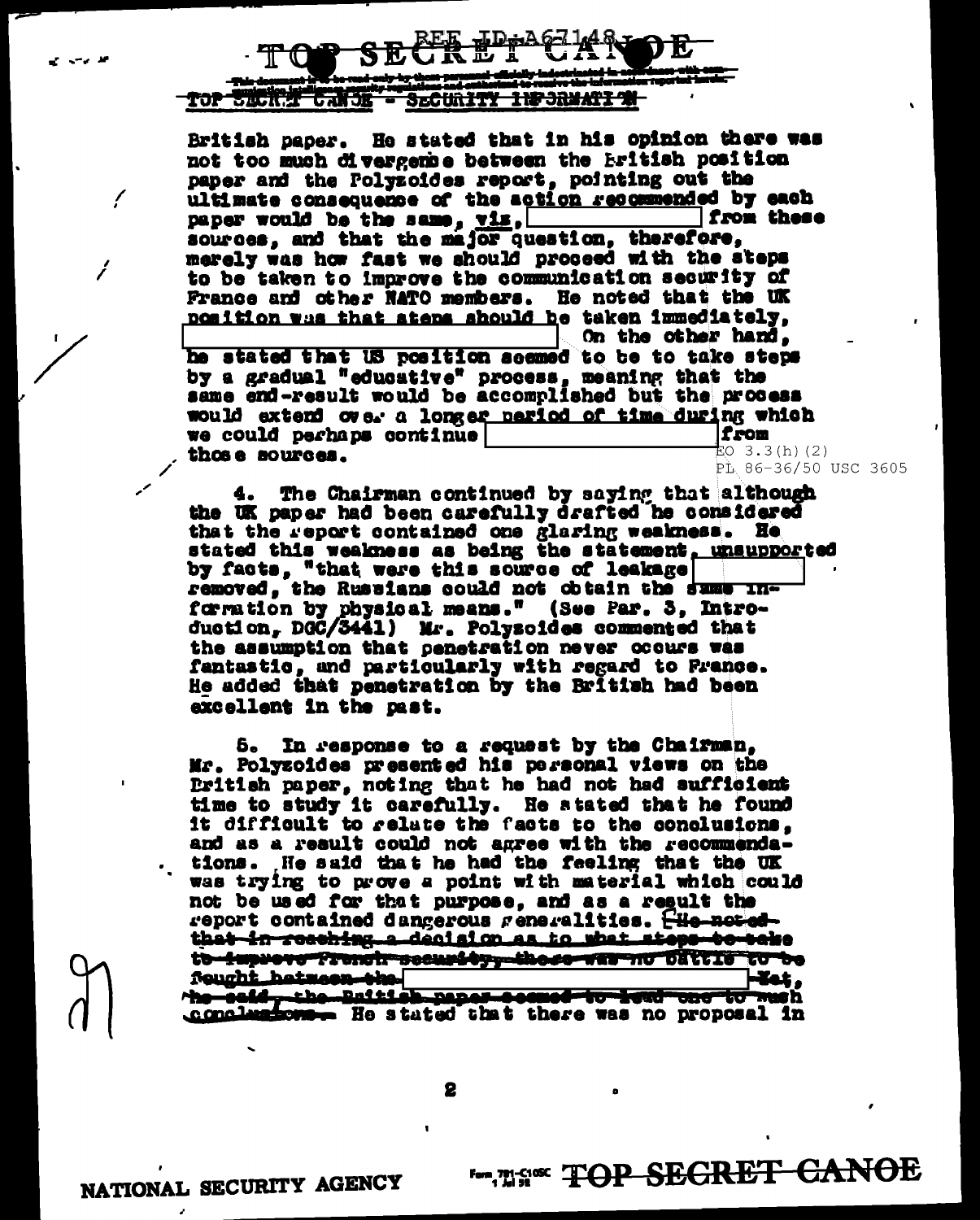



## TOP SEORET ORIGE - SECIRITY INFORMATIO

 $\overline{EO}$  3.3(h)(2) PL 86-36/50 USC 3605

the paper to correct simple misuse of communications procedures. In concluding, he added that the critical problem concerned was the danger to our COMSEC by the intrusion into

6. Mr. Austin stated that he considered the main difference between the UK position and the Polyzoides report to be a difference in timing and a difference in how to make an approach. He added that he did not consider the British had the facts to support their conclusions. He requested that Mr. Polyzoides elaborate on his last statement concerning COMSEC. Mr. Polyzoides replied that he was concerned with the progress rate of this type of education for other nations. He said that he did not consider it necessary show other nations how to to l use the Hagelin properly. Mr. Austin then agreed that the approach should be to do what was necessary through **COMSEC.** 

7. The Chairman then distributed to the conferees a paper (TAB 1) prepared by Dr. Shinn setting forth his views of the UK paper. After a brief perusal it was discussed in detail by the conferees.

8. The Chairman then inquired if any of the conferoes had suggestions for recommendations to be made to USCIB. Mr. Packard proposed the following recommendations:

- a. That the conference be held as planned.
- That neither USCIB nor NSC adopt, prior to b. the conference, a fixed position as to the steps to be taken to improve Fremeh and other NATO meshers' COMSEC.
- That the British be informed forthwith that  $\mathbf{c}_{\bullet}$ the US desires to extend the agenda to include a review of all conclusions resched at 1951 conference, and that their paper (DGC/3441) together with our paper (Polyzoides report) be used as a basis for discussion.

3

**Example of TOP SECRET CANOE**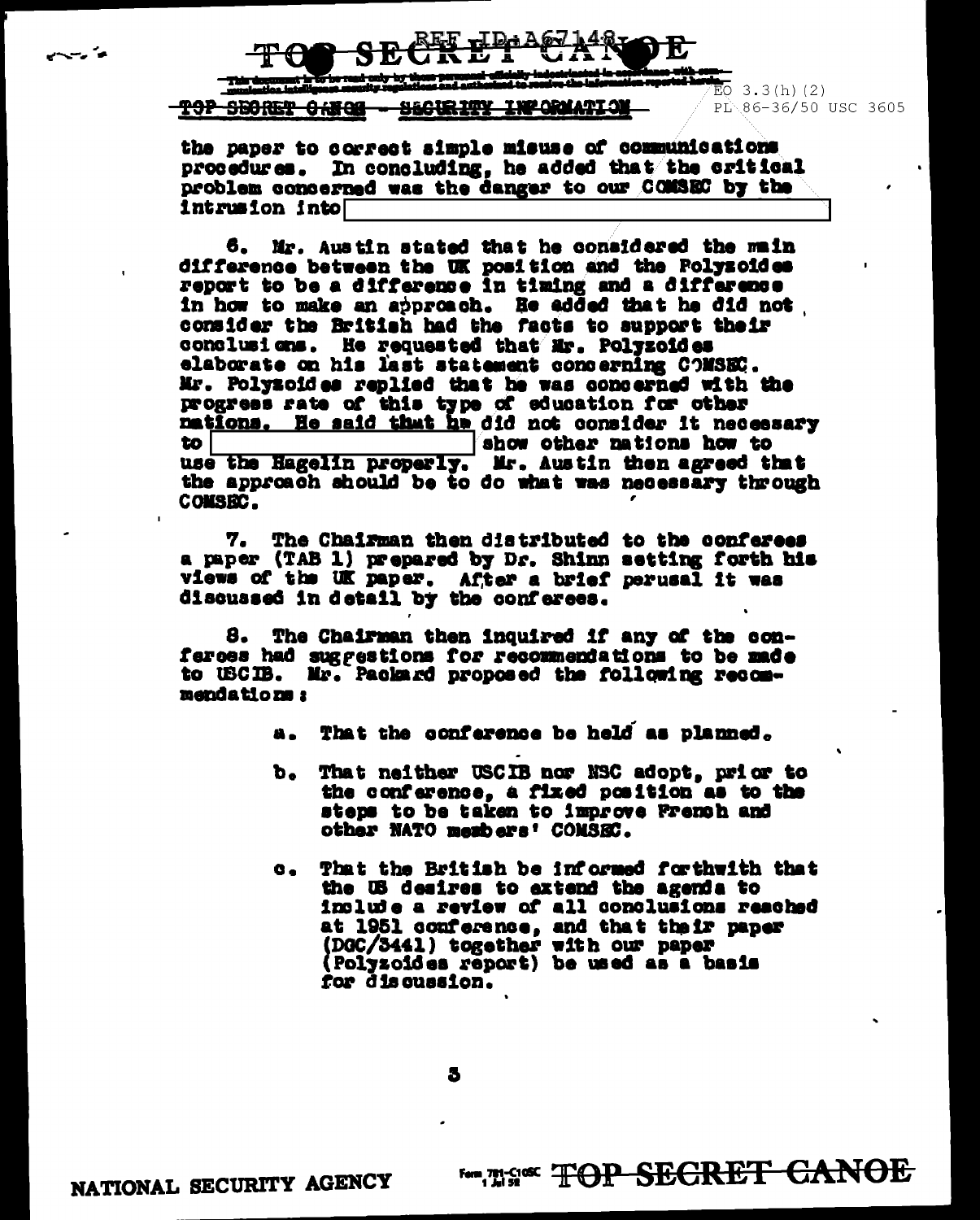

That USCIB should accept the ad hoc d. Committee report as a partial basis for discussion with the UK delegation; sanitise the report and hand it forthwith to the Senior British Liaison Officer (Brig. Tiltman).

The conferees agreed that these recommendations should be presented to USCIB. It was further agreed that a memorandum ahould be prepared for the signature of the Chairman, USCIB, to be sent to SBLO, notifying him of the above.

9. The next meeting of the conferees was scheduled for 0930, Tuesday, June 2, 1953, at the same location. There was no further business to come before the meeting. The meeting adjourned at 1225.

o

<del>candell</del>

K. B. HORVOLD Secretary

**Example TOP SECRET** 

NATIONAL SECURITY AGENCY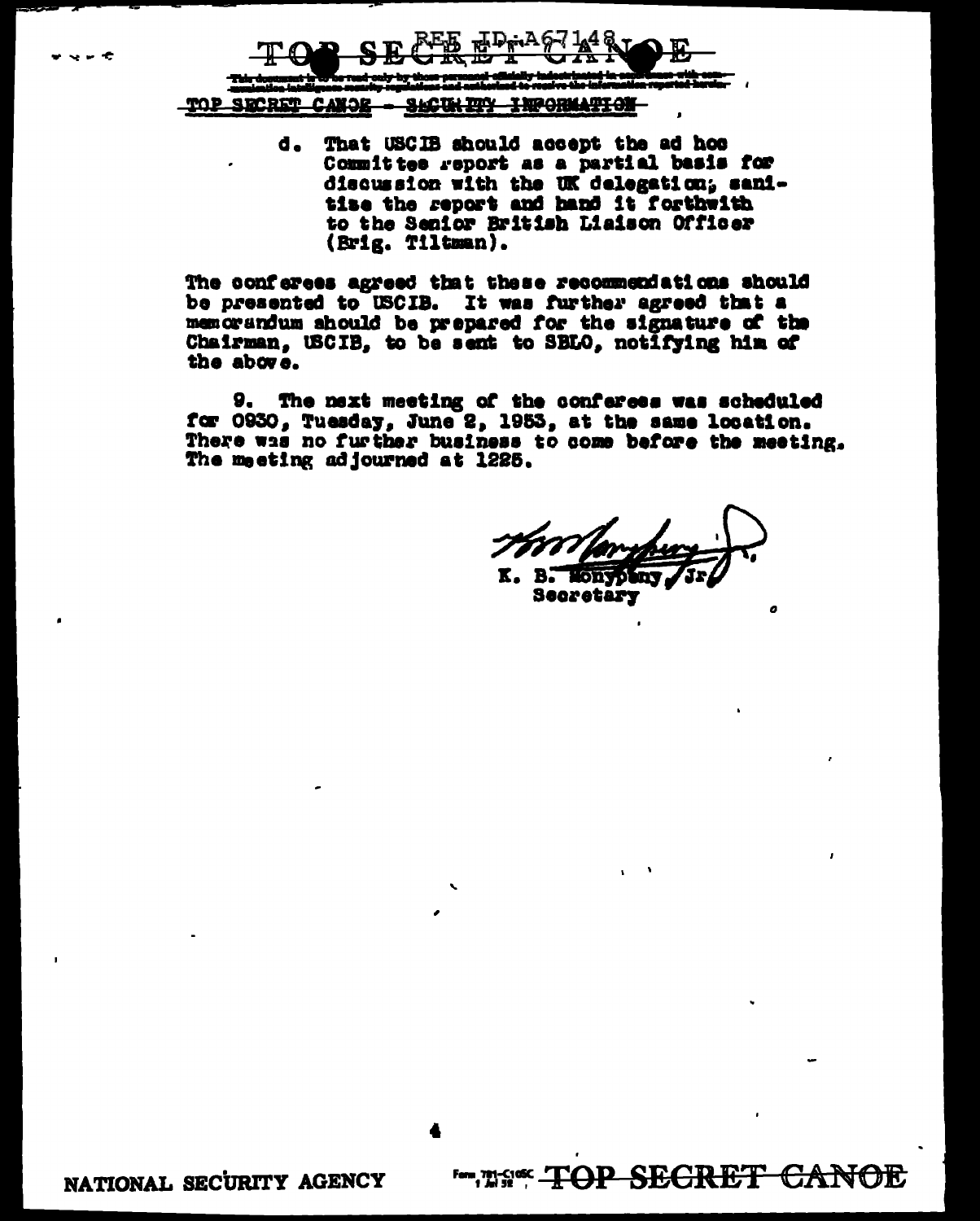<del>ዋሪም ተሣኃዚ የ</del> CONFULTS ON UK PUGITION FAPE'I - HECHNITY IFECHNAICH

1. The subject paper is noteworthy not so much for its convincing nature, as for its evidence of a completely crystalized and rigid British position.

2. The portions deal ng with mechanism can be ignored at this tum. since they are secondary to the main question which is whether or not this step should be taken.

 $\mathbf{j}$ . It appears from the paper as a whole that the U.K. is convinced:

A. That the insecurity of NATO national ciphers is of more value to Russ.s

That Russla could obtain the information  $C: \mathbb{C} \to \mathbb{N}$  no В. other means.  $EO$  3.3(h)(2) PL 86-36/50 USC 3605

<del>3. EFFIC.AL EYE. ONEY</del>

**Examples TOP SECRET CANOE** 

That this requires that we unequivocally sacrifice all without further delay.

4. Point 3A above is elaborated upon at length in Appendix A, in a survey somewhat similar to that prepared by the AdHoc Committee of USCIB. The surveys are different in that theirs is based primarily  $\sqrt{}$ 

and in the lack of any specific span of tire in the U.K. study whereas the U.S. study covered a six month period. Exam nation of cited examples reveals that their selection is considerably less rigid in terms of what is damaging. I think it probable that examingtion of the complete texts would reveal many instances of messages which sound serious in the extract but are rather trivial in the whole. Some are highly questionable even from the extract, as for example:

> Annexure 2 item 4c ha. 'nе 4f 5b 5c (30 Jan 53')<br>6b 6a Annexure 4 item 4c Annexure 6 item 4c Annexure 7 item 3b

Pevertreless there is no doubt that a quantitatively small but wevertreless real leakage of intelligance is taking place. With respect to

NATIONAL SECURITY AGENCY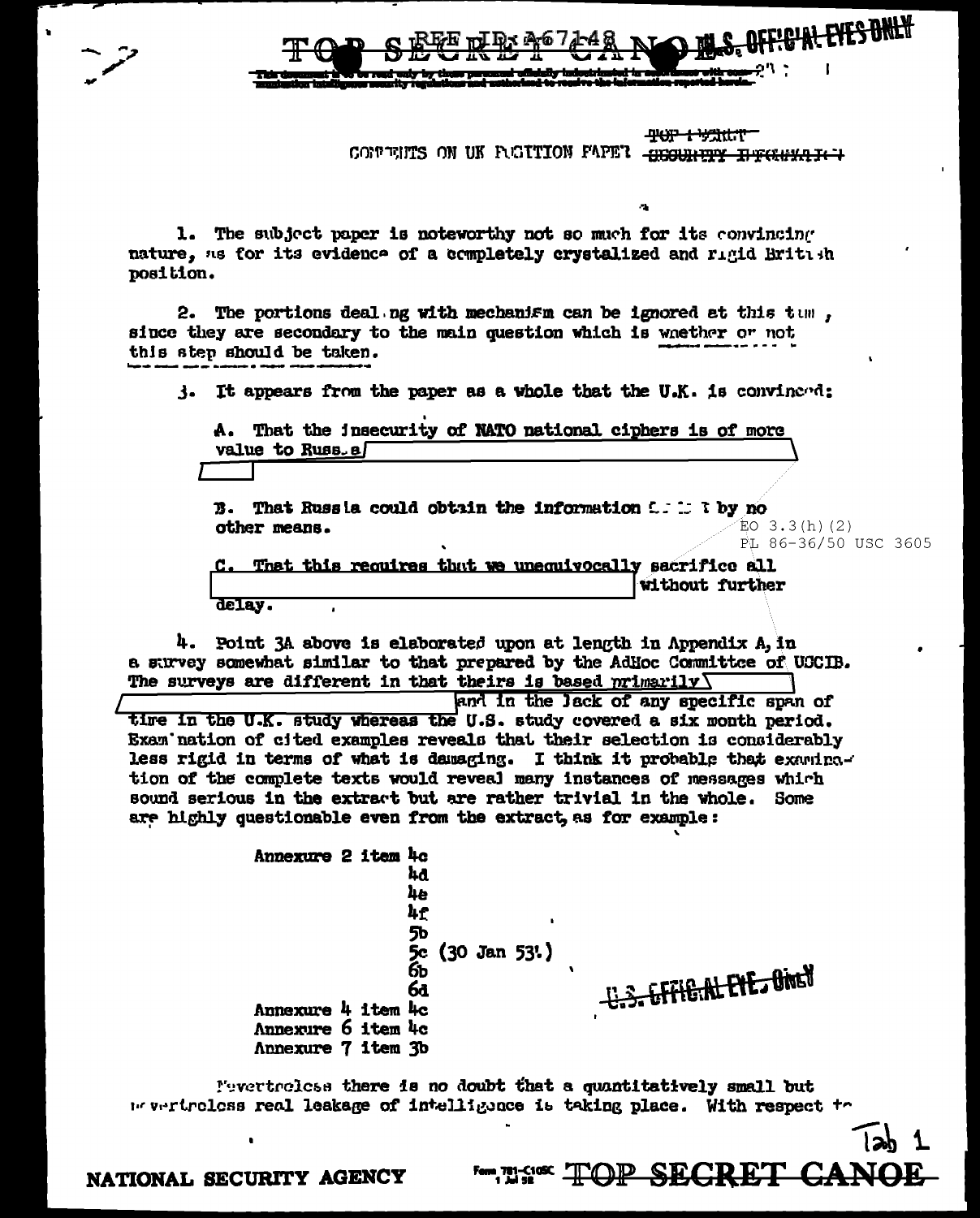$EO$  3.3(h)(2) PL 86-36/50 USC 3605

NATIONAL SECURITY AGENCY

<u>-4430 MXXIII-P</u> לידו למילה היות "בתבלתי לכולם

the U.K. poes so far as to state that the amount is  $\frac{1}{100}$  . In this and in the appraisal of potential, the U.S. and U.K. are essentially agreed. The divergences are in estimates of degree.

5. Point 3B is the fundamental questionmerk in the U.K. position. This statement made without qualification or further comment in any form represents an assumption rather than a fact. This assumption runs counter to the known:

a. Communist infiltration of France and other NATO nations.

b. Elaborate public press and radio reporting of all MATO tations - partlerlarly the U.S.

c. Recent oral report by Ir. Elliott and Mr. Keay.

5. Point 33 is essential to the U.K. position since unless it is very nearly true, the course of action which the U.K. insists upon would mean that Point 3C would be a burnt offering to an unresponsive deity. In addition if 3C is untrue to the extent that our attempts to inform the NATO nations leaked in their turn, we would hand the USSR a picture of our own cryptographic (and by inference, cryptanalytic) abilities.

7. The fundamental problem is not answered by the U.K. position pape. It remains a cold fact that someone with the requisite authority must make a command decision in which only part of the factors are known, a few can be guessed at and the remainder are hidden in the future:  $EO\3.3(h) (2)$ 

PL 86-36/50 USC 3605

Known - NATO national systems are not secure to us Infer - They are also not secure against the USSR Known - The quantitative leakage is not dramatic as of now. Infer - It could grow worse - particularly in war Known - Western open sources leave relatively little work for USSR intelligence as of now Infer - We might not cut off much intelligence by securing NATO ciphers Known - USSR espionage of all types is very widespread and quite effective d. have disclosed Infer - We might not accomplish much and might/insta Known A. Infer - Who can judge its value to USSR?